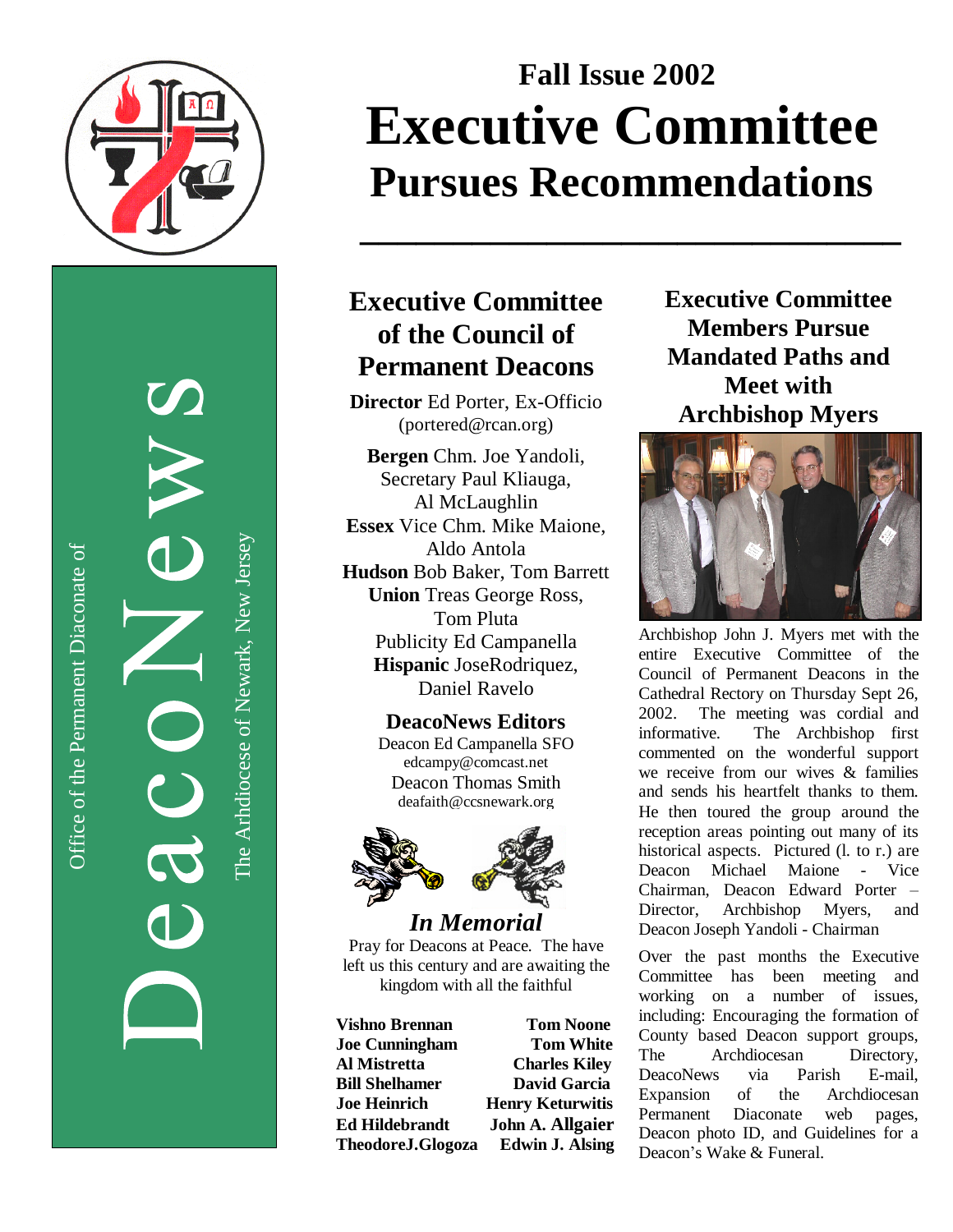**DeacoNews Archdiocese of Newark Fall 2002**

# *Our Director Speaks*



# *Deacon Ed Porter*

Classes have resumed for both our Class of 2003 and 2005. Attendance is excellent and summer assignments have been completed. The 22 men in the Class of 2003 are scheduled to be ordained on May 31, 2003. The men in formation of the Class of 2005 will be installed as Readers in the spring of next year.

Deacon Vince Accardi advised that he will be relocating to Florida within the next year. As you know, Deacon Vince has done an outstanding job in running our various retreat programs. He will be sorely missed and we wish him well at his new location. Deacon Earle Connelly has agreed to take on the retreat assignment beginning next year and has been working with Deacon Vince during these past few weeks. Deacon Earle serves as Administrator of Immaculate Conception Church in Secaucus and*,* with his wife, Angela, offers extensive experience to us for future retreats.

### *Input-To-Output*

Send input: edcampy@comcast.net or mail to Deacon Ed Campanella 1801 NorthWood Ave, Linden, NJ, 07036 or Fax 908-925-8718. Want pictures? Ask, we'll e-mail them to you. Suggestions? Anytime!

# *Deacons of Hudson & Union County Form Support Groups*



By virtue of their sacramental fraternity, dedicated to building up the Body of Christ with ministerial zeal and collaboration, the Deacons of Hudson and Union Counties are holding support meetings. At their meetings they pray, share ministerial experience, concerns, advance formation, encourage fidelity, and build friendships.

On June 20, 2002 The Deacons of Hudson County Support Group held a Deacon/Wives BBQ at St Vincent DePaul's Parish in Bayonne hosted by the Pastor - Fr. Peter Galdon

In Union County ten of the thirty-five Union County Deacons, held their first support meeting on Friday, August 2, 2002. Among the attendees were the County's Archdiocesan Council of Deacons delegates, George Ross and Tom Pluta.

The Deacons of Union County plan to have regular meetings on the fourth Friday of each month. Meeting locations will circulate among members who will host and moderate meetings that will begin with evening prayer followed by topics of concern and/or spiritual edification.

Prayers are requested for Union County Deacons Osiris Molina & Alex Czerpka. They are in poor health and unable to attend support meetings.

### *2005's Class Picnic*

On August 18th, the class of 2005 attended a picnic and barbeque in honor of the feast of St. Lawrence. The afternoon began with Holy Mass. The Presider was Msgr. O'Leary, the Vicar of Deacons. Director, Deacon Ed Porter was also in attendance. The hosts of the picnic were classmate Michael Kearey and his wife, Sandra. As classmate Mike York commented, "Michael and Sandra were such wonderful and most gracious hosts, opening their home and kitchen to our class. The food was beyond delicious." John Bejgrowicz also brought his prepared baby back ribs, using his secret recipe. Words couldn't describe the taste. Classmates exchanged their summer experiences in charitable ministries and caught up on the "goings on" in their lives, since class adjourned back in May. The general consensus was, "looking forward to starting the second year of formation."

# **In Loving Memory Deacon John A. Allgaier**

Ordained: December 14, 1975 Home to the Lord on July 29, 2002

#### **Deacon Throdore J. Glogoza**

Ordained: December 17, 1978 Home to the Lord on Sept. 11, 2002

#### **Deacon Edwin Alsing**

Ordained: December 11, 1977 Home to the Lord on Sep 17, 2002

United in the sure hope of the resurrection of all who are faithful we thank God for the gift of their lives and ministries. Pray for them and their families.

**Charles Gurske**, father of Deacon Bob Gurske, class of 2002, was also called home on Oct 4, 2002. Let us keep Charles, his son Bob, daughter Ilona and their entire family in our prayers.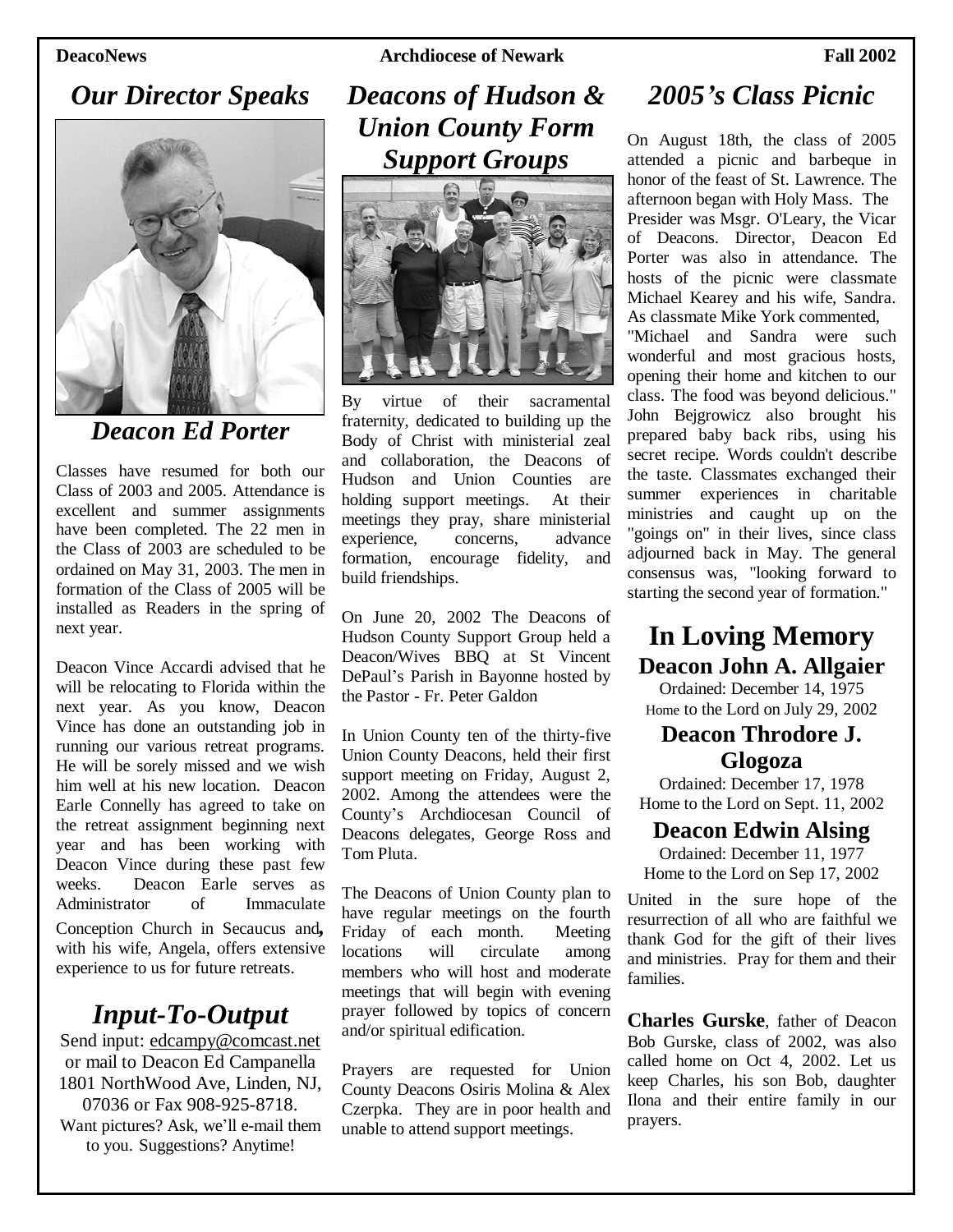### *Deacon Spotlight*



#### *David B. Loman Archdiocesan Director of Prison Ministries*

Deacon David Loman directs a network of Priests, Deacons, and Men in Formation who minister to the inmates in 11 lock-ups, prisons, and halfway houses of the corrections facilities in Union, Bergen, Essex and Hudson counties. Dave states that the mission of Prison Ministry is to ensure the availability of the sacraments and provide a Catholic presence for the over 10,000 inmates, a large percentage of which are Roman Catholic. David's compassion for these the 'throw aways'of society, stems from his strong belief that Christ lives in them and he serves Christ when serving the needs of the incarcerated.

As a Roman Catholic Christian for the past 27 years of his life, the Loman sense of Diaconia, in Dave's words, stems from his Jewish roots. Born in Englewood NJ and educated in The Englewood School for Boys and the University of Vermont. David remembers his physician father, Dr. Samuel Loman, as a model of service to the community. David's early years of Hebrew studies inspired his love of sacred scripture. David's Bar Mitzvah, in 1951, was in the tribe of Levi (biblical priestly assistants). Although his mother embraced Judaism upon her marriage the family,

#### **DeacoNews Archdiocese of Newark Fall 2002**

including his two younger brothers Tom & Andy, celebrated both Christmas and the Jewish Holy Days, particularly Passover, with great enthusiasm for their heritage.

During his third year of college, David married his high school sweetheart. Carol Tarzy. They were married in the Church. Carol being a faithful Catholic reached out to David's family by learning how to prepare and celebrate the Seder according to Jewish tradition. These Holy Day celebrations were central to Dave's spiritual development.

In 1963 David took a cue from his father-in-law, and joined his Rambler car dealership. This career path ultimately led to David's secular business success of today. The Loman car dealerships, a family run business, with locations in Parsippany & Woodbridge, provides a living for 181 employees and their families.

In 1977, after being prodded by a cousin, David reluctantly attended a Marriage Encounter Weekend at Villa Marie Claire in September of that year. He stuck it out to the final day. At mass on that 19<sup>th</sup> Day of September David received Communion and Christ into his heart. On the following Sunday mornings dialogue "he got it," as M.E. devotees would say. David enthusiastically embraced Jesus Christ and the Father's love who gave His only begotten son for our salvation. David then met a holy lady, who saw the fervor in his eyes. She told David –'wait, there's more--.'It wasn't until December 7, 1979, after four years of daily attendance at 7am mass at Our Lady of Mount Carmel in Tenafly, urged by the Carmelite priests of the parish, that David was Baptized and Confirmed.

Soon after, a friend invited David to Cursillo. After becoming a Eucharistic Minister David felt called, in 1984 to be a Lector. In 1985, Deacon Arthur Dietzel (now with the

Lord) who was involved in Prison Ministry, inspired David to look unto the gift of this ministry. Turning toward the Diaconate, with the enthusiastic support of his wife Carol and Pastor, Fr. Robert Wolfe, O. Carm., David began his journey toward Diaconate ordination. After two years of pre-formation meetings formal instruction began, and the class of '92 was formed.

In 1990, then Fr. Bill Reilly, now Monsignor, gave a formation talk on the two kinds of Churches that exist in the Newark Archdiocese – Parish Churches with 'Stone Walls,'and another Church with walls topped off with 'Razor-Wire,' where the forgotten Catholics exist. David knew, from that moment on, that prison ministry was where his Diaconate would blossom.

Archbishop Theodore E. McCarrick ordained David B. Loman a Deacon for the service of the Church of Newark on May 16, 1992. In addition to his prison work David serves at Our Lady of Mt. Carmel, Tenafly, NJ with the support of his pastor Fr. Ashley Harrington O. Carm.

Carol & David have two married children, John & Helen, who have blessed them with four grandchildren, Kristine, David, Samantha & Jeffrey.

Ever promoting Prison Ministry, David insisted we mention that those moved by the Holy Spirit to look into this ministry. Call him for encouragement at 201-310-7690.

## *Did You Know?*

**Correction:** In the last "Did You Know" column, we transposed the request for a Gospel blessing it should, of course, be **"Father, give me your blessing,"** not 'Give me your blessing Father.' Mea Culpa!